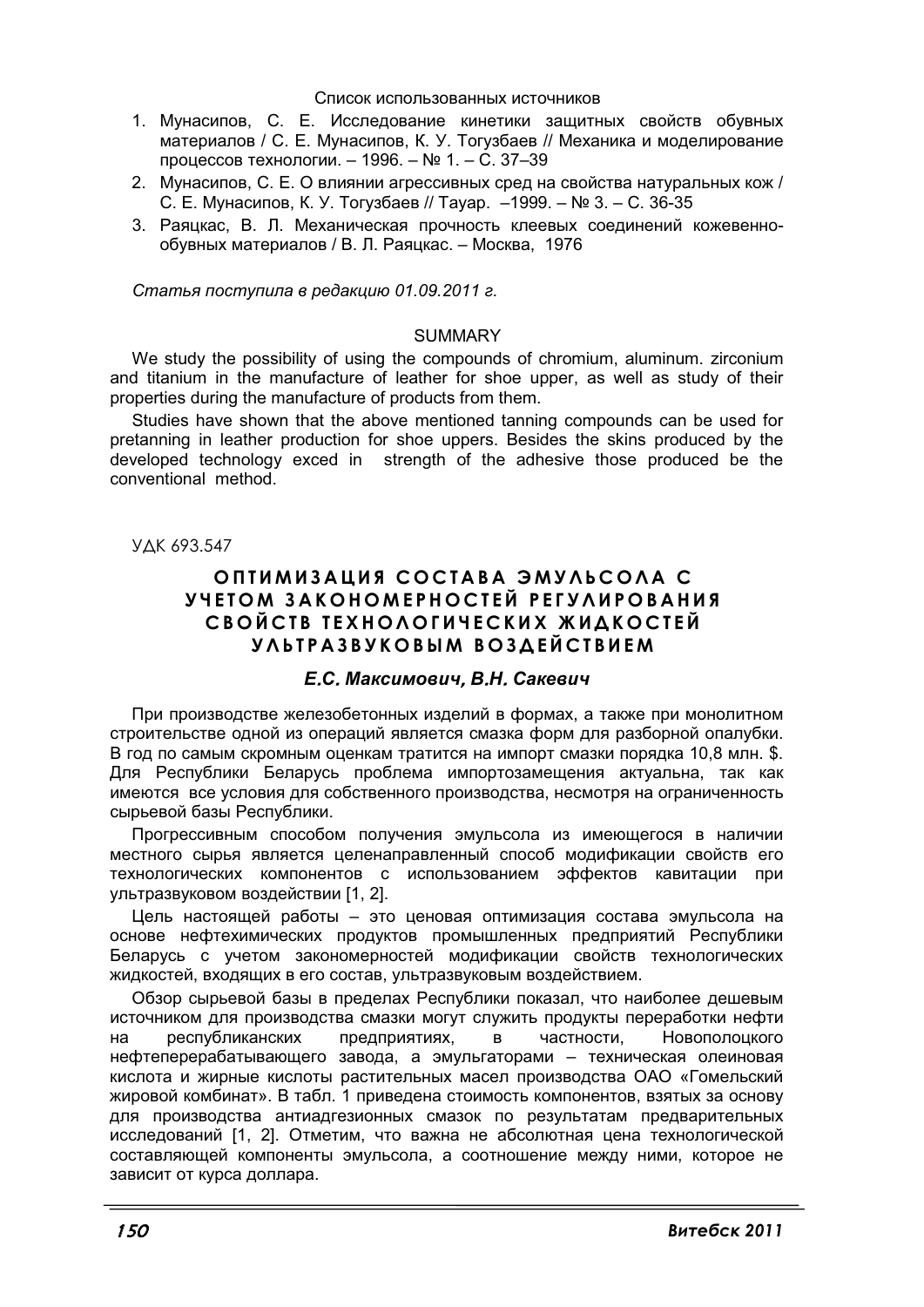|  | Nº             | Название компонента                         | Цена за 1т,<br>белорусские рубли<br>(тысяч руб.) |
|--|----------------|---------------------------------------------|--------------------------------------------------|
|  | 1              | Масло ВД-2                                  | 1307                                             |
|  | $\overline{2}$ | Масло И-40                                  | 2325                                             |
|  | 3              | Нефтяной экстракт (НЭ)                      | 1248                                             |
|  | 4              | Жирные кислоты растительных масел (ЖКРМ)    | 1600                                             |
|  | 5              | *Оксиэтилировнный алкилбензол неонол АФ9-12 | 8000                                             |
|  | 6              | Олеиновая к-та (техническая)                | 4000                                             |

Таблица 1 – Стоимость технологических компонентов, пригодных для приготовления эмульсола

\*Продукт, не производящийся в РБ

В качестве жирной кислоты использовались образцы жирных кислот для промышленной переработки ТУ РБ 190239501.035 с различной глубиной содержания олейновой кислоты и влаги (№ 1 - 92,75 %, № 2 - 87,98 %, № 3 - 85,54 %) и олеиновые кислоты различной степени очистки, вплоть до химически чистых. На первом этапе для достижения поставленной цели проводилась работа по получению устойчивой эмульсии на основе минерального масла ВД-3, И40А производства Новополоцкого нефтеперерабатывающего завода, неонола АФ9-12 и полученных образцов жирных кислот производства ОАО «Гомельский жировой комбинат».

Исследования показали, что эмульсии, приготовленные из смеси минерального масла и жирной кислоты, обладают высокой седиментационной устойчивостью. Эмульсия, приготовленная на основе масла ВД-3 и И-40, неонола и жирной кислоты устойчива в течение более месяца, на поверхности не образуется после отстоя слоя масла, а слой сливок, если и образуется, то небольшой.

Установлено, что при смешении указанных компонентов образуется эмульсол. при растворении которого в воде при 10 % концентрации образуются устойчивые прямые эмульсии (типа «масло в воде»).

Проведенное испытание 10 % эмульсии на основе масла ВД-3, жирной кислоты и неонола в качестве антиадгезионной смазки при производстве бетонных изделий показало, что приготовление ее из эмульсола растворением в воде имеет отрицательную сторону, так как этот эмульсол хуже растворяется в воде. При недостаточно хорошем перемешивании или при низкой температуре воды образуются хлопья, в результате чего на поверхности изделия образуются жирные пятна.

Экспериментально было доказано, что ультразвуковым воздействием можно изменять свойства эмульгатора, в частности жирной кислоты [3]. Были проведены дополнительные исследования по влиянию ультразвукового воздействия на структуру эмульсии на основе масла ВД-3, И-40, экстракта нефтяного, жирной кислоты и неонола и на качество приготовленной эмульсии. В процессе исследований установлено, что ультразвуковое воздействие активирует олеиновую кислоту, что позволяет получить микроэмульсию даже на основе нефтяного экстракта, что невозможно без применения эффектов кавитации [2].

Важным показателем является цена исходного продукта. Исходя из стоимости компонентов (табл. 1), проведены исследования по получению эмульсола на основе экстракта нефтяного и жирных кислот растительных масел как самых дешевых компонентов и изучению устойчивости полученных эмульсий к расслоению.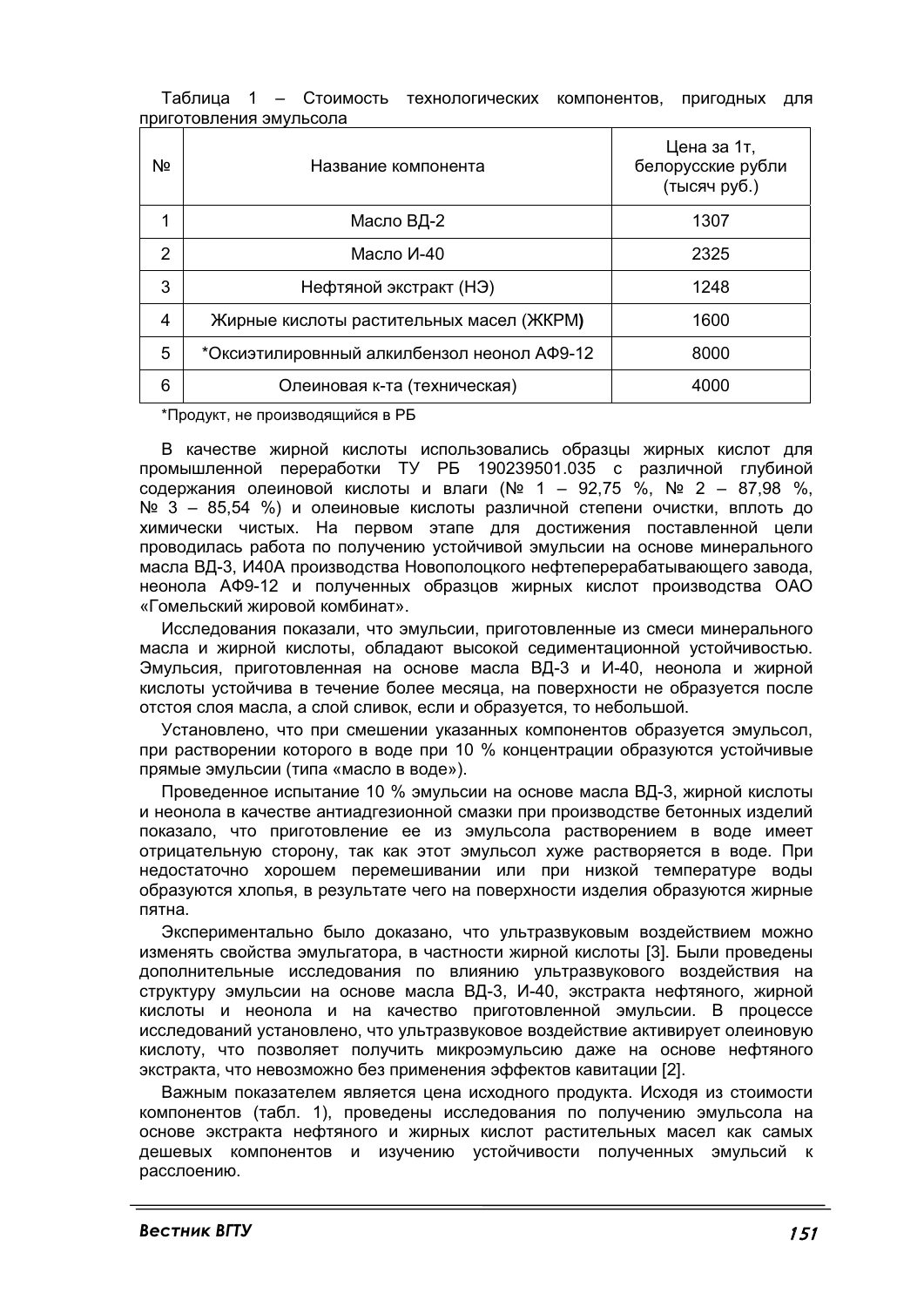Следует отметить, что ультразвуковому воздействию подвергалась смесь технологических компонентов эмульсола, а при получении эмульсии размешивание эмульсола проводилось чисто механически, лопаткой в холодной водопроводной воде.

Получить устойчивую эмульсию без неонола АФ9-12 на основе экстракта нефтяного и жирных кислот растительных масел даже под действием ультразвука не удалось.

Экспериментально была установлена минимальная концентрация неонола АФ9-12, как самого дорого компонента, для получения устойчивой эмульсии. В табл. 2 приведены результаты исследований.

Для ответа на вопрос, что происходит со смесью при ультразвуковом воздействии, был проведен рефрактометрический анализ [4] и исследовано изменение коэффициента поверхностного натяжения технологических жидкостей и их смесей в различной комбинации для оптимального состава под № 3 и № 4 из табл. 2.

| Nº             | Состав                                                                | Концен-<br>трация   | Ультра-<br>звуковая<br>обработка   | Образец эмульсии<br>(5 объёмных частей<br>воды долито к<br>обработанной смеси) | Фото фазового состава<br>эмульсии |
|----------------|-----------------------------------------------------------------------|---------------------|------------------------------------|--------------------------------------------------------------------------------|-----------------------------------|
| 1              | $\overline{2}$                                                        | 3                   | 4                                  | 5                                                                              | 6                                 |
| $\mathbf{1}$   | Масло ВД-2:<br>Жирные<br>КИСЛОТЫ<br>раститель-<br>ных масел           | 3:2;<br>13:7; 7:3   | 3 минуты<br>смесь<br>ВД-2+<br>Жкрм | Получить однородную<br>эмульсию не удалось                                     |                                   |
| $\overline{2}$ | Нефтяной<br>экстракт:<br>Жирные<br>КИСЛОТЫ<br>раститель-<br>ных масел | 5:1;<br>3:1;<br>1:1 | 3 минуты<br>смесь НЭ+<br>Жкрм      | Получить однородную<br>эмульсию не удалось                                     | THIS SHABBOOM                     |

Таблица 2- Результаты эксперимента по минимизации цены эмульсола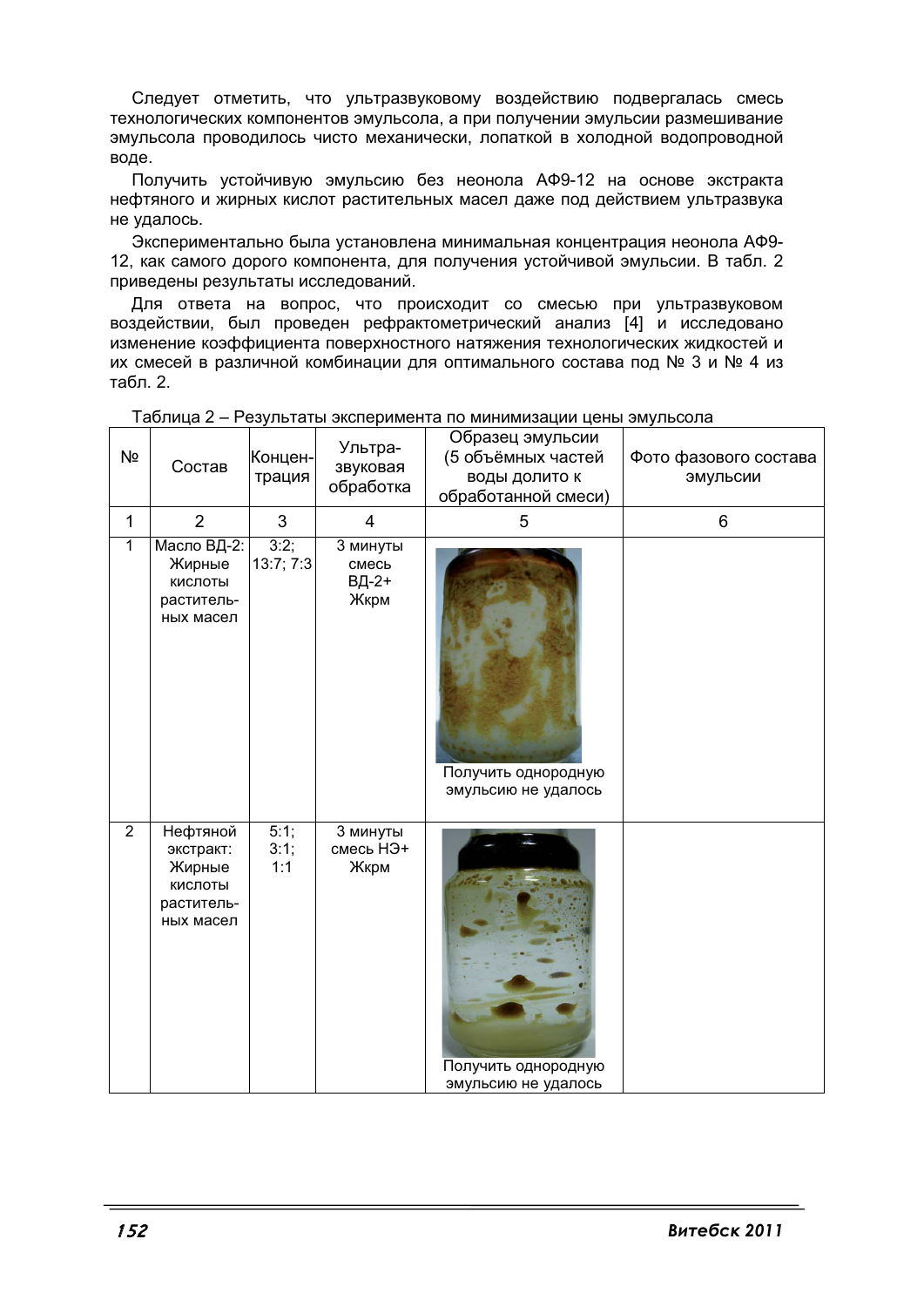

Рефрактометрический анализ основан на измерении показателя преломления (рефракции) *п* вещества образцов. Показатель преломления вещества *п* зависит от его природы, а также от длины волны света и от температуры. Для монохроматического света при постоянной температуре коэффициент рефракции *п*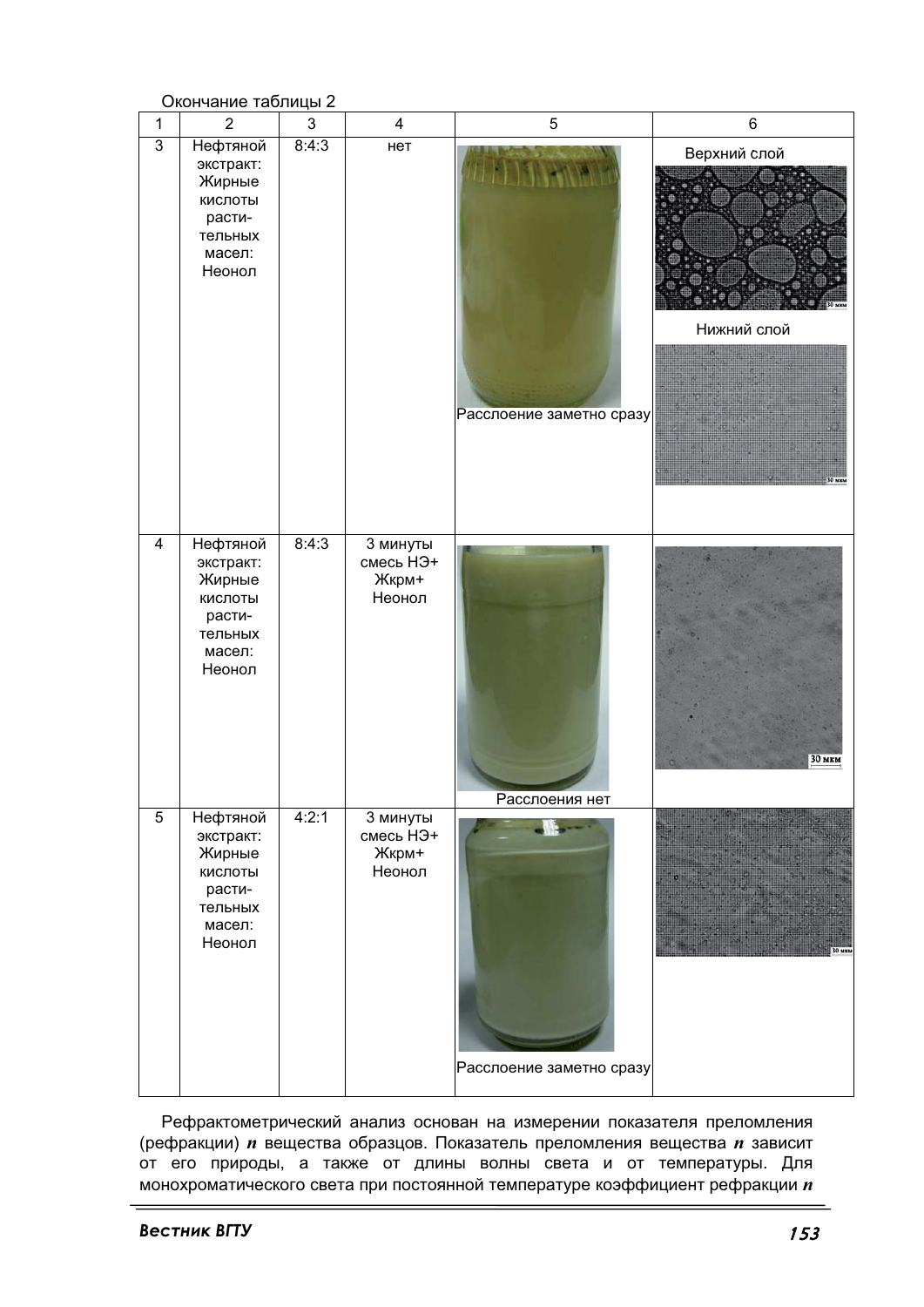среды зависит от химического состава и структуры вещества. Результаты рефрактометрических измерений показателя преломления (рефракции)  $\boldsymbol{n}$ вещества приведены в табл. 3 и проводились на рефрактометре ИРФ-22 методом, основанным на явлении полного внутреннего отражения света (точность порядка  $2.10^{-4}$ ).

|    |                                                                                       | Показатели преломления             |                     |                                                             |
|----|---------------------------------------------------------------------------------------|------------------------------------|---------------------|-------------------------------------------------------------|
| Nº | Состав                                                                                | Без                                | С обработкой        | $\boldsymbol{\Delta} = \boldsymbol{n}_3 - \boldsymbol{n}_0$ |
|    |                                                                                       | ультразвука, <i>п</i> <sub>0</sub> | ультразвуком, $n_3$ |                                                             |
| 1  | $\mathcal{P}$                                                                         | 3                                  |                     | 5                                                           |
|    | Нефтяной экстракт                                                                     | 1,5505                             | 1,5512              | $7.10^{4}$                                                  |
|    | Жирные кислоты<br>растительных масел                                                  | 1,4722                             | 1,4714              | $-8.10^{-4}$                                                |
| 3  | Неонол                                                                                | 1,4852                             | 1,4844              | $-8.10^{-4}$                                                |
| 4  | Смесь нефтяной экстракт<br>+ жирные кислоты<br>растительных масел (2:1)               | 1,5260                             | 1,5236              | $-24.10^{-4}$                                               |
| 5  | Смесь нефтяной экстракт<br>+ неонол (8:3)                                             | 1,5425                             | 1,5390              | $-35 \cdot 10^{-4}$                                         |
| 6  | Смесь жирные кислоты<br>растительных масел +<br>неонол (4:3)                          | 1,4771                             | 1,4768              | $-3.10^{-4}$                                                |
| 7  | Смесь нефтяной экстракт<br>+ жирные кислоты<br>растительных масел +<br>неонол (8:4:3) | 1,5172                             | 1,5150              | $-22 \cdot 10^{-4}$                                         |

Таблица 3 - Рефрактометрические измерения показателя преломления

Коэффициент поверхностного натяжения определяли методом пластины Вильгельми. Преимущество данного метода - простота и удобство измерений. На рис.1 показана схема, а на рис. 2 - сама установка по определению коэффициента поверхностного натяжения методом пластины Вильгельми.



Рисунок 1 - Схема определения коэффициента поверхностного натяжения методом пластины Вильгельми



Рисунок 2 - Экспериментальная установка по определению коэффициента поверхностного натяжения методом пластины Вильгельми

CHTEX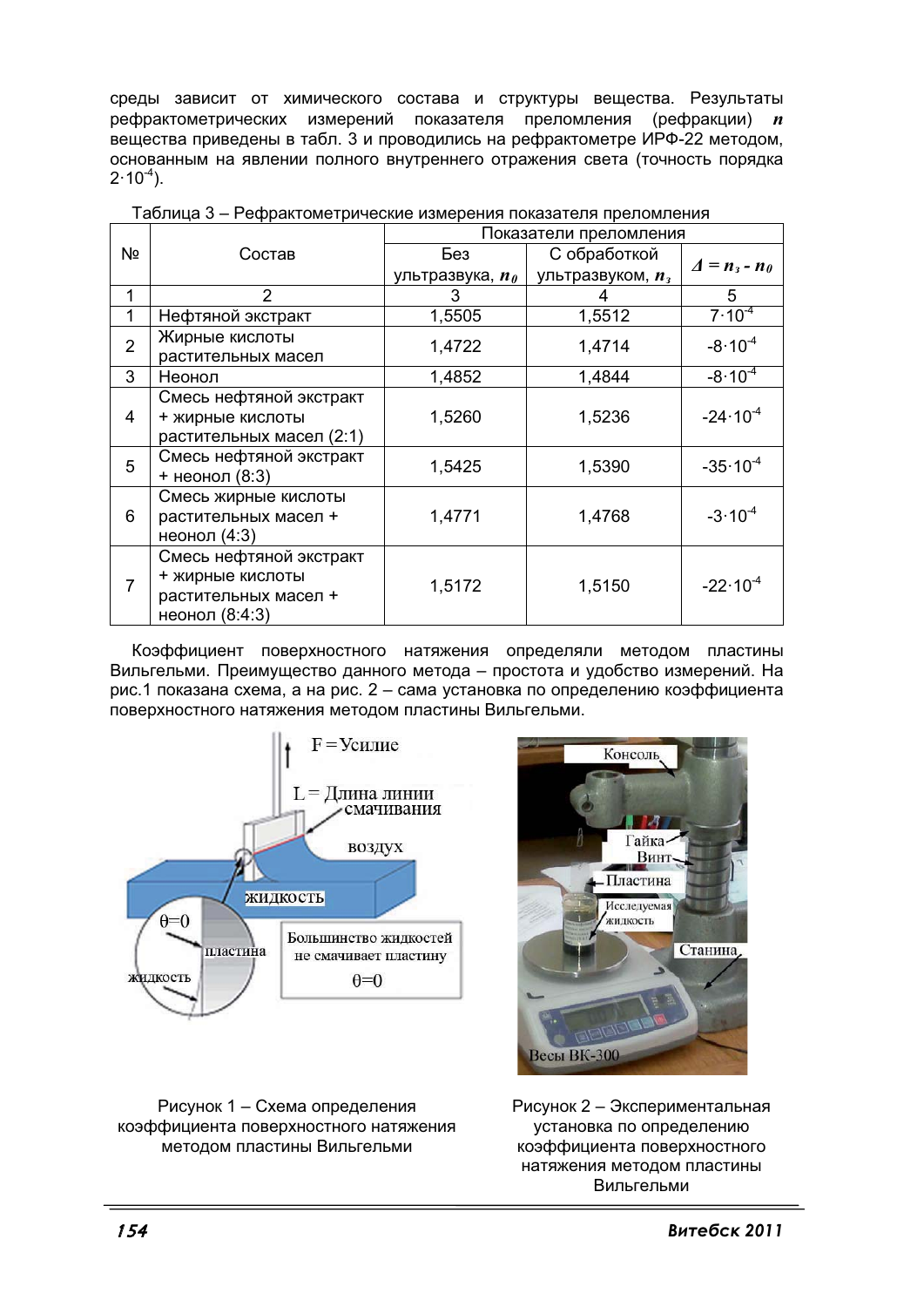Эксперимент проводили следующим образом. Пластинка погружается в испытуемую жидкость (рис. 1). Сила, необходимая для извлечения пластинки из жидкости, измеряется до тех пор, пока значения измерения не станут стабильными и максимальными. По измеренной силе определяют поверхностное натяжение.

B методе Вильгельми определяется сила, которая необходима для уравновешивания тонкой пластинки шириной  $L$ , погруженной в жидкость; обычно используется полностью смачиваемая жидкостью пластинка, и поверхностное натяжение рассчитывается из выражения:  $\sigma = F/2L$ , где  $F$  – сила, втягивающая пластинку в жидкость,  $L = 2$  см – ширина пластины. Силу  $F$  измеряли с помощью весов ВК 300 (ошибка измерений силы составляет ± 0.005 г). Результаты измерений коэффициента поверхностного натяжения представлены в табл. 4.

| Nº             | Состав                                                                                      | Измеряемая сила $F$ , г |                                 | Коэффициент<br>поверхностного натяжения,<br>$\Gamma$ / $CM$ |                                 |
|----------------|---------------------------------------------------------------------------------------------|-------------------------|---------------------------------|-------------------------------------------------------------|---------------------------------|
|                |                                                                                             | Без<br>ультразвука      | C<br>обработкой<br>ультразвуком | Без<br>ультразвука                                          | C<br>обработкой<br>ультразвуком |
| $\mathbf{1}$   | Нефтяной<br>экстракт                                                                        | 0,130                   | 0,135                           | $325 10^{-4}$                                               | 337,5 10 <sup>-4</sup>          |
| $\overline{2}$ | Жирные кислоты<br>растительных<br>масел                                                     | 0,125                   | 0,125                           | $312,510^{-4}$                                              | $312,510^{-4}$                  |
| 3              | Неонол                                                                                      | 0,140                   | 0,140                           | $350 \ 10^{-4}$                                             | $350 10^{-4}$                   |
| 4              | Смесь нефтяной<br>экстракт +<br>жирные кислоты<br>растительных<br>масел (2:1)               | 0,135                   | 0,130                           | $337,510^{4}$                                               | $325 10^{-4}$                   |
| 5              | Смесь нефтяной<br>экстракт + неонол<br>(8:3)                                                | 0,140                   | 0,140                           | 350 10 <sup>-4</sup>                                        | $350 10^{-4}$                   |
| 6              | Смесь жирные<br>КИСЛОТЫ<br>растительных<br>масел + неонол<br>(4:3)                          | 0,135                   | 0,130                           | 337,5 $10^{-4}$                                             | $325 10^{-4}$                   |
| $\overline{7}$ | Смесь нефтяной<br>экстракт +<br>жирные кислоты<br>растительных<br>масел + неонол<br>(8:4:3) | 0,135                   | 0,140                           | $337,510^{-4}$                                              | 350 10                          |

 $\Gamma$ Таблица 4 – Коэффициенты поверхностного натяжения

Анализ табл. 3 и 4 показывает, что на коэффициент поверхностного натяжения технологических жидкостей и их смесей обработка ультразвуком практически не влияет, но влияет на показатель преломления. Как видно из табл. 3, существенное влияние ультразвуковое воздействие оказывает на смеси нефтяного экстракта с эмульгаторами - неонолом и жирными кислотами растительных масел, т. е. имеет место какое-то межмолекулярное перестроение ассоциатов.